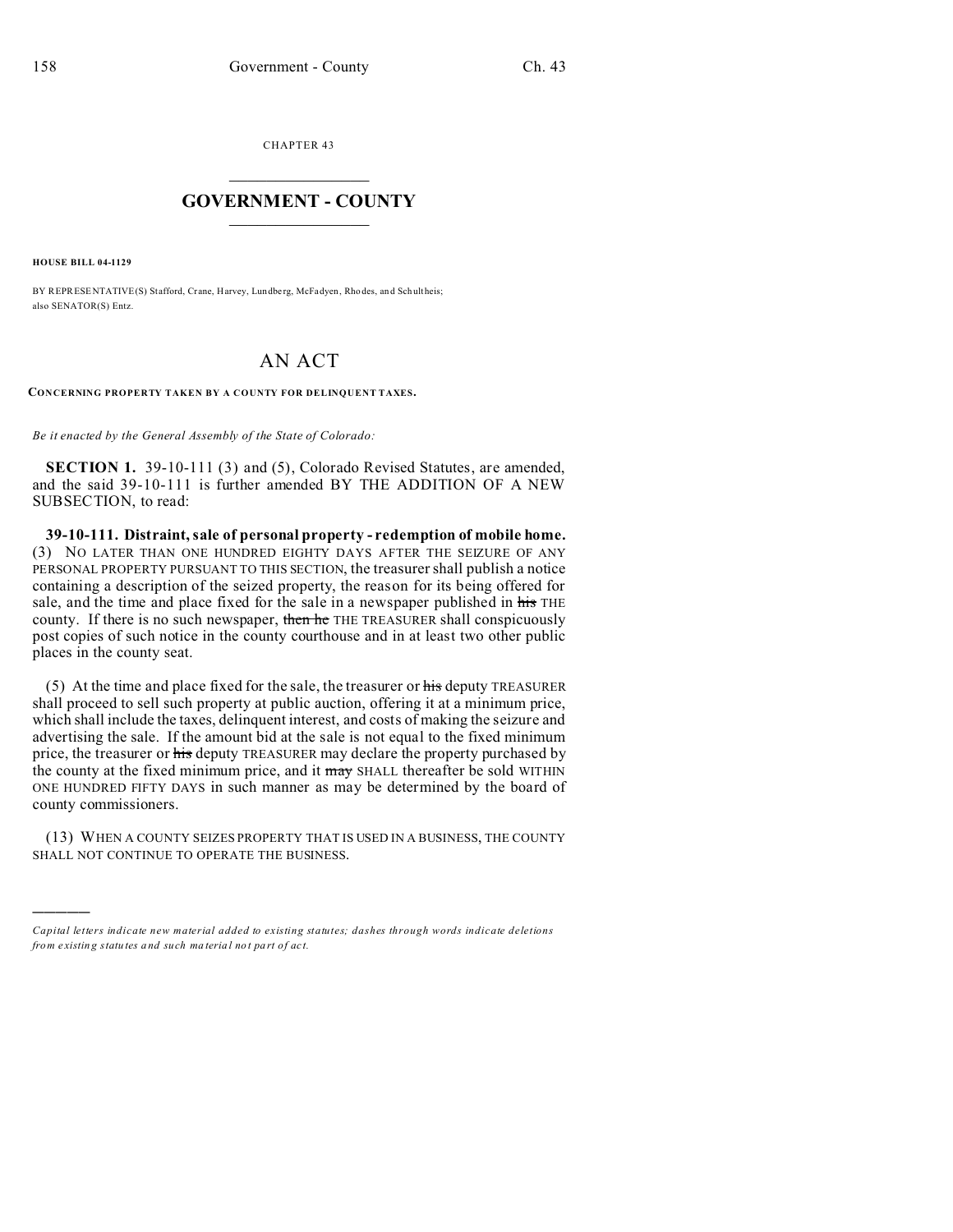**SECTION 2.** 39-11-143 (1), (2), (3), and (4), Colorado Revised Statutes, are amended, and the said 39-11-143 is further amended BY THE ADDITION OF A NEW SUBSECTION, to read:

**39-11-143. Appraisal - county may retain, lease, or sell - definitions.** (1) Whenever such real estate PROPERTY is conveyed by a treasurer to the county by tax deed under section 39-11-142, the assessor shall annually value the same in the manner prescribed by law for taxable property and shall notify the board of county commissioners of such valuation.

(2) The board of county commissioners has the power to RETAIN FOR PUBLIC PROJECTS, rent, lease, or sell such REAL property so acquired as provided in this section.

(2.5) IF THE BOARD OF COUNTY COMMISSIONERS RETAINS SUCH REAL PROPERTY FOR A PRESENT OR FUTURE PUBLIC PROJECT, AS DEFINED IN SECTION 30-20-301 (2), C.R.S., IT SHALL PASS A RESOLUTION DESCRIBING THE PROJECT FOR WHICH THE PROPERTY IS RETAINED. THE BOARD OF COUNTY COMMISSIONERS MAY RENT OR LEASE ANY LOT OR PARCEL RETAINED FOR A PRESENT OR FUTURE PUBLIC PROJECT IN ACCORDANCE WITH SUBSECTION (3) OF THIS SECTION. FOR PURPOSES OF THIS SECTION, USING PROPERTY TO GENERATE REVENUE FOR THE COUNTY IS NOT A PUBLIC PROJECT.

(3) Whenever such real estate is leased by the board of county commissioners of such county, it shall be leased for the best cash rental obtainable considering the condition and location of such real estate, in the discretion of The board of county commissioners MAY LEASE SUCH REAL PROPERTY TO AN AFFILIATED ENTITY, but no lease shall be for a period exceeding five years. FOR PURPOSES OF THIS SUBSECTION (3), "AFFILIATED ENTITY" MEANS A NONPROFIT ENTITY WITH WHICH THE COUNTY ENTERS INTO A CONTRACT FOR THE DELIVERY OF GOODS OR SERVICES TO THE COUNTY OR TO THIRD PARTIES ON BEHALF OF THE COUNTY.

(4) (a) Any such real estate so conveyed to the county may PROPERTY THAT IS NOT RETAINED ORLEASED IN ACCORDANCE WITH SUBSECTION (2.5) OR (3) OF THIS SECTION SHALL be sold at public sale by the board of county commissioners WITHIN ONE YEAR AFTER THE PROPERTY IS CONVEYED TO THE COUNTY; EXCEPT THAT THE BOARD OF COUNTY COMMISSIONERS MAY REJECT ANY BID THAT IS LESS THAN THE VALUE OF THE PROPERTY AS DETERMINED BY THE ASSESSOR. Prior to offering such property for sale, the board of county commissioners shall obtain from the assessor a certificate as to the current actual value and the valuation for assessment of the same. A notice of such sale shall be posted in a public place in the county courthouse at least thirty days before the date of sale, and such notice of sale shall also be advertised in two issues of a newspaper of general circulation in the county in which the property is situated, said newspaper notices to appear one week apart and within the thirty days as above provided. Such notice shall reserve the right upon the part of the board of county commissioners to reject any or all bids which are BID THAT IS less than the value determined by the assessor. Said notice shall be substantially in the following form:

## "NOTICE

Public notice is hereby given that the following real property acquired by the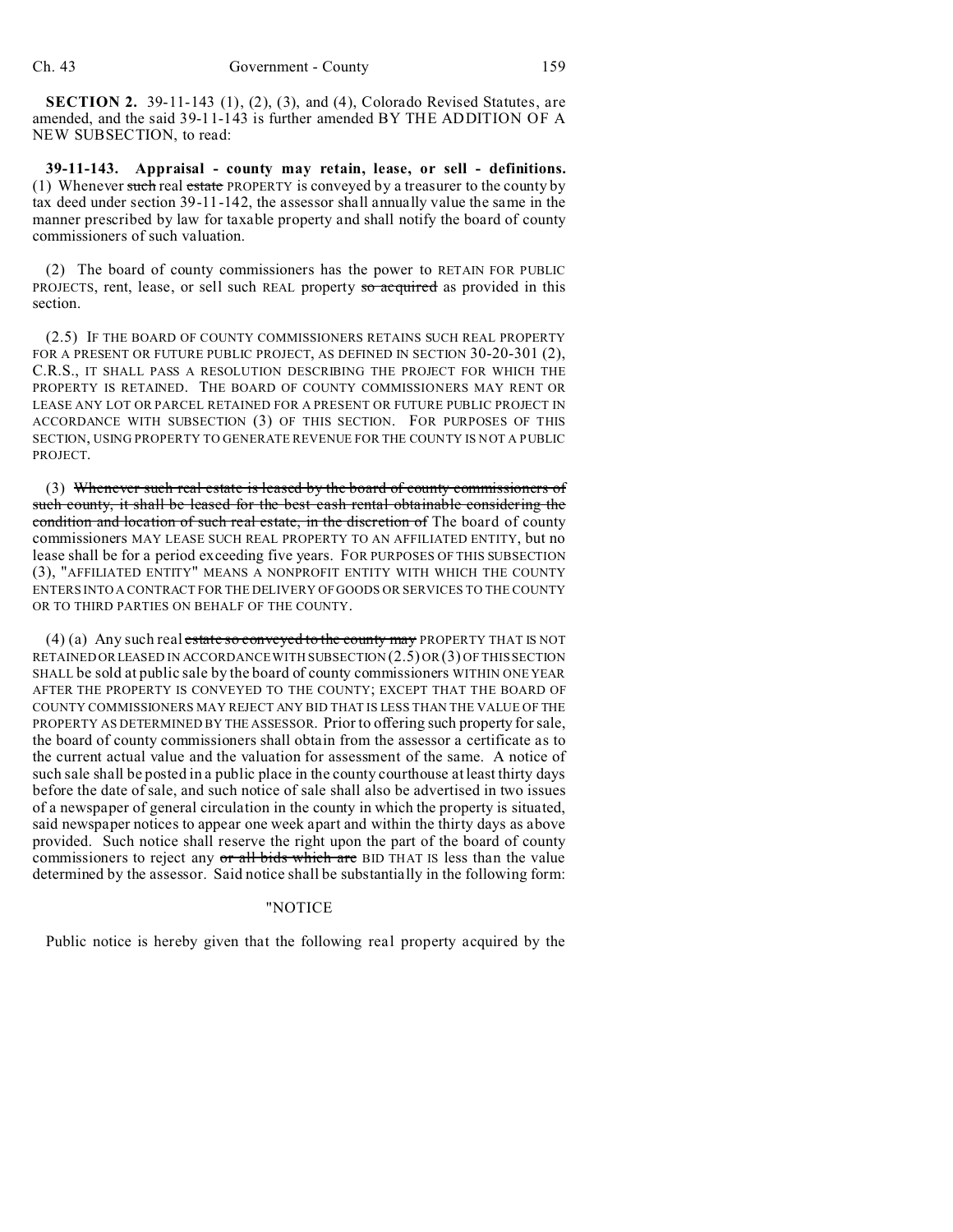County of .............., Colorado, by tax deed, to wit:

## (description of property)

will, according to law, be offered at public sale at the county courthouse, .............. Colorado, on the .............. day of .............., 20...., at the hour of .... to the highest and best bidder. The board of county commissioners reserves the right to reject any or all bids which are BID THAT IS less than the current actual value fixed by the county assessor.

.............................................. County Clerk and Recorder."

(a.5) THE NOTICE OF SALE POSTED PURSUANT TO PARAGRAPH (a) OF THIS SUBSECTION (4) SHALL CONTAIN A STATEMENT SUBSTANTIALLY IN THE FOLLOWING FORM: "IF THIS PROPERTY IS AT LEAST FIFTY YEARS OLD, IT MAY BE ELIGIBLE FOR INCLUSION IN THE STATE REGISTER OF HISTORIC PROPERTIES OR DESIGNATION AS A LANDMARK. SUCH PROPERTY MAY BE ELIGIBLE FOR CERTAIN REHABILITATION GRANTS AND INCENTIVES.

(b) Such real estate may PROPERTY SHALL be sold at public sale when and if the board of county commissioners receives a FOR THE HIGHEST AND BEST bid for any lots or parcels, which AS DETERMINED in the discretion of the board of county commissioners; is a sufficient purchase price EXCEPT THAT THE BOARD OF COUNTY COMMISSIONERS MAY REJECT ANY BID THAT IS LESS THAN THE VALUE OF THE PROPERTY AS DETERMINED BY THE ASSESSOR. Such real estate PROPERTY may be sold in such lots or parcels and upon such terms of payment as the board of county commissioners deems acceptable, but no deed shall be issued until the purchaser has made payment in full. Upon written application of any person, the board of county commissioners shall offer for sale the property requested by such person to be sold; except that no parcel shall be divided for the purpose of such requested sale unless the board of county commissioners specifically permits such division. The board of county commissioners, in its discretion, may decline and refuse to offer for sale any lots or parcels as it may determine to be useful or necessary for present or future public projects as defined in section 30-20-301, C.R.S. The board of county commissioners may, prior to the sale of any lot or parcel, reserve or grant streets, alleys, or roads or utilities or other easements, public or private, under such terms and conditions as it may deem advisable. and may rent or lease any lot or parcel retained for present or future public projects to any person, political subdivision, or quasi-municipal corporation.

**SECTION 3. Effective date - applicability.** (1) This act shall take effect at 12:01 a.m. on the day following the expiration of the ninety-day period after final adjournment of the general assembly that is allowed for submitting a referendum petition pursuant to article V, section 1 (3) of the state constitution (August 4, 2004, if adjournment sine die is on May 5, 2004); except that, if a referendum petition is filed against this act or an item, section, or part of this act within such period, then the